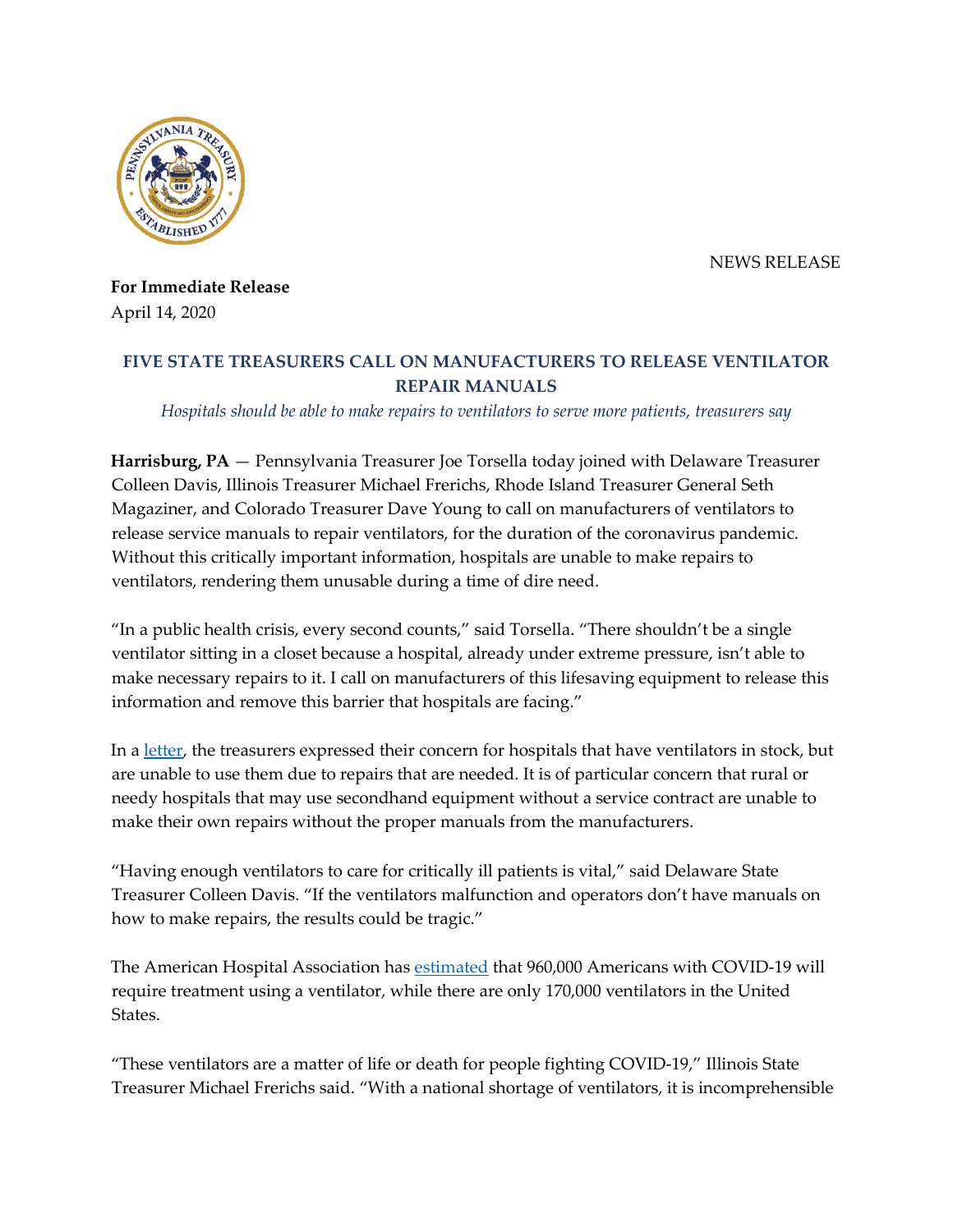that these life-saving devices are sitting in hospitals across the country waiting to be fixed. desperately needed ventilator repairs." Today, I call on ventilator manufacturers to step up and help hospitals address these

 schematics, as part of its ongoing Right to Repair campaign. While some manufacturers have taken meaningful steps, state treasurers are asking all ventilator manufacturers to release all The U.S. Public Interest Research Group recently delivered a [petition](https://uspirg.org/news/usp/43000-call-ventilator-manufacturers-release-repair-information) with 43,000 signatures to 25 ventilator manufacturers, asking them to release service manuals, service keys, and necessary information to repair ventilators, immediately.

 "Every resource must be made available to fight this pandemic," said Rhode Island General Treasurer Seth Magaziner. "To protect public health, manufacturers must make ventilator repair manuals publicly available, as soon as possible. The information could save lives."

 Repair information is not made readily available by manufacturers, limiting who can fix the equipment when it malfunctions. Releasing these manuals during this crisis would empower hospitals to take matters into their own hands, treat more patients in critical condition, and protect third party repair companies from unnecessary exposure to COVID-19 when making repairs.

 "Our hospitals are working hard to keep every existing ventilator in service," said Colorado State Treasurer Dave Young. "Anything to expedite the ability to repair current ventilators is critical to saving lives, in Colorado and across the country."

#### **Media contact:**

Ashley Matthews, Pennsylvania, 717-585-7303 or <u>[amatthews@patreasury.gov](mailto:amatthews@patreasury.gov)</u><br>Carl Kanefsky, Delaware, <u>carl.kanefsky@delaware.gov</u><br>Paris Ervin, Illinois, <u>PErvin@illinoistreasurer.gov</u><br>Evan England, Rhode Island, <u>evan.englan</u> Carl Kanefsky, Delaware, carl.kanefsky@delaware.gov Paris Ervin, Illinois, PErvin@illinoistreasurer.gov Evan England, Rhode Island, evan.england@treasury.ri.gov Leah Marvin-Riley, Colorado, leah.marvin-riley@state.co.us

**###** 

## PENNSYLVANIA TREASURY DEPARTMENT JOE TORSELLA, STATE TREASURER

#### [www.patreasury.gov |](http://www.patreasury.gov/) [Facebook |](https://www.facebook.com/PATreasurer) Twitter

 *The Pennsylvania Treasury is an independent department of state government led by the state treasurer, who is elected every four years. The department's primary duty is to safeguard and manage the state's public funds. It invests state money to generate income on behalf of the citizens of Pennsylvania, reviews and processes payments for the state government, and serves*